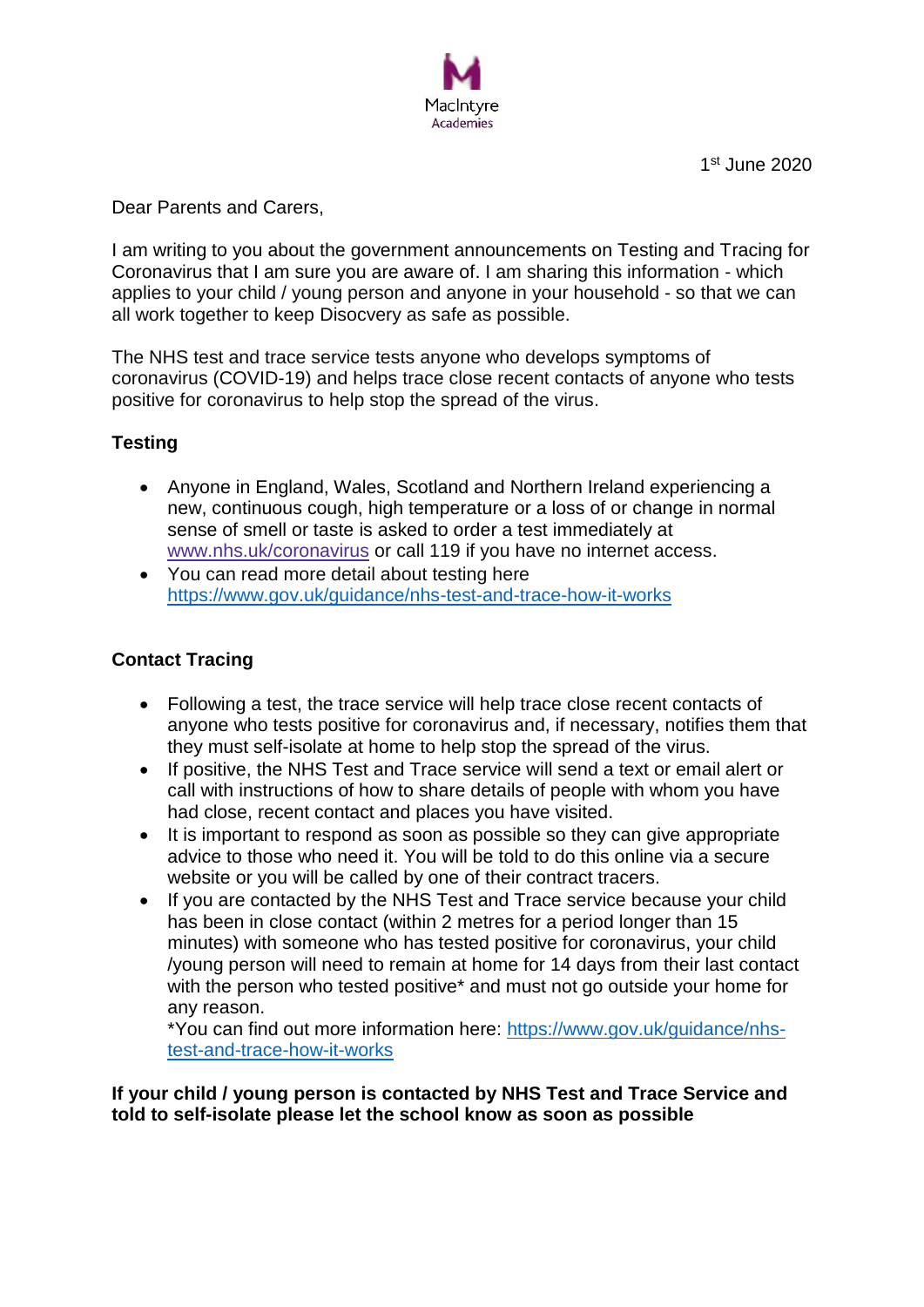- The alert will usually come by text, email or phone call. You should then log on to the NHS Test and Trace website, which is normally the easiest way for you and the service to communicate with each other – but, if not, a call handler will talk you through what you must do.
- Because your child/ young person is under 18, the service will contact you first by phone wherever possible and ask for consent from the parent or guardian to continue the call.

## **Developing Symptoms of Coronavirus**

- If your child/ young person develops any symptoms of coronavirus (experiencing a new, continuous cough, high temperature or a loss of or change in your normal sense of smell or taste), **they and other members of your household must self-isolate immediately at home for 14 days and you must book a test** at [www.nhs.uk/coronavirus](https://www.nhs.uk/conditions/coronavirus-covid-19/) or call 119 if you have no internet access
- If the test is positive, your child/ young person must continue to stay at home for at least 7 days and the NHS test and trace service will get in touch to ask about your contacts since they must also self-isolate.
- If the test is negative, your child/ young person and anyone in the household must still complete the 14-day self-isolation period because the virus may not be detectable yet - this is crucial to avoid unknowingly spreading the virus.

#### **What happens to School if there is a case of Coronavirus?**

- If a child, young person or staff member tests positive for Coronavirus in the school, the rest of that individual's class/ group will be sent home and advised to self-isolate for 14 days. The other household members of that wider class/ group do not need to self-isolate unless the child, young person or staff member they live with in that group subsequently develops symptoms.
- If there are multiple cases in the school, Public Health England's local Health Protection Teams will give advice about what to do – it may be that larger size group are asked to self-isolate. It is unlikely that the whole school would need to be closed.

We are continuing to keep school as safe and as familiar an experience as possible. If you have any questions or concerns please get in touch with me.

Many Thanks

Matthew

**Principal**